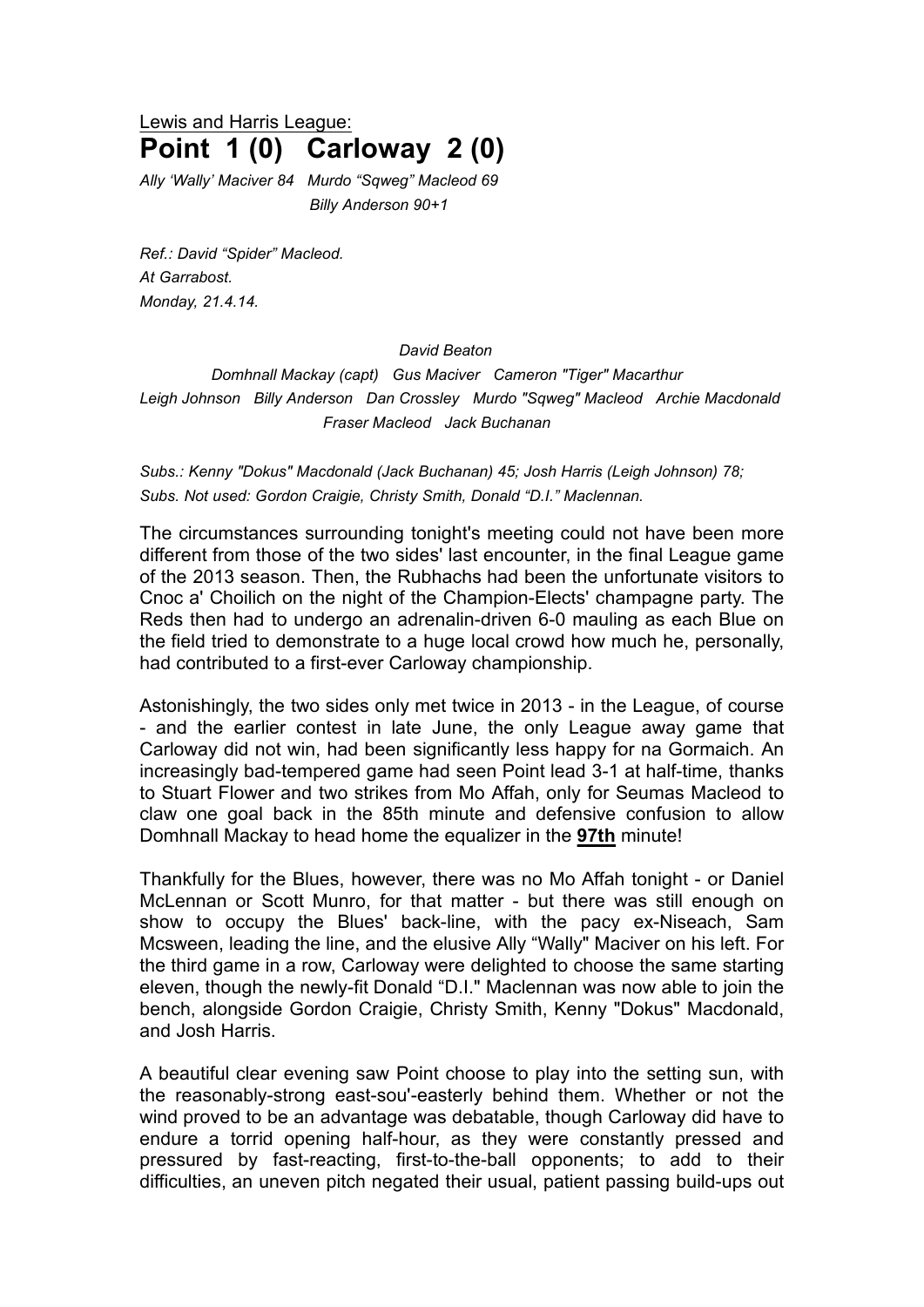of defence and searching diagonals from midfield. Pace up front, from Macsween through the middle and Maciver on the left, were initial problems for the Blues but the soundness of the defensive shield of Mackay, Maciver, and Macarthur repeatedly drove the Rubhachs wide where they tended to overhit and/or over-run the ball.

Two early opportunities for the Rubhachs led to overhit crosses, before a lost ball after 7 minutes in midfield led to a wicked rebound behind Maciver, midway within his own half. Macsween was on to it in a flash and carried it well into the box before Maciver somehow managed to get a sliding right foot in to boot it away for a corner on the the Carloway left. A moment later and a strong run on the right by Kettings (?) saw his drive soar over Beaton's righthand bar.

Gradually the Blues' midfield gained equilibrium, with "Sqweg" and Anderson gaining a form of control and Crossley increasingly surging, allowing wing runs from Johnson and Macdonald. However, on 27 minutes, a needless foul directly in front of the Blues' goal, 24 metres out (a sure sign of uncertainty in the Carloway ranks), saw "Wally" Maciver make Beaton's right-hand crossbar twang like a bowstring, before whizzing off right for a corner.

Nevertheless, as the half progressed, na Gormaich finally created a few halfchances; after 32 minutes neat interplay between Maciver and Crossley on the left saw Macdonald released down the wing but as he cut in, his cross/shot from outside the left edge of the box was blocked for a corner. Five minutes later a trademark Crossley run out of his own half took him to the edge of the Point box where his shot was blocked by a mass of defenders, ricocheted to Buchanan, who turned rightwards, then whipped in a drive which was also scrambled away, this time to the right.

On 41 minutes a giant "Sweg" free-kick from midway within the Point half, out on the left touchline, created a minute-long pinball melée within the Rubhach box, before being booted as far as Chicken Head.

Two minutes later came the breakthrough - at least, so the crowd thought. An enormous throw-in from Johnson, by the Point corner flag, on their left, was nodded on by Anderson, 8 metres out at the near post, and came right through square to "Frazmac" at the other post, to nod home easily. Amazingly, Alex Wright somehow got along his line to sweep a clawing left hand over and push the ball wide of his right-hand post. Holy macaroni! A definite candidate for **Save of the Season**! Even Lev Yashin wouldn't have got that one!

## **Half-time**: **Point 0 Carloway 0**

91-goal man, "Dokus", now replaced the injured Buchanan and immediately went for his 92nd. On 51 minutes neat interplay deep on the right, between Johnson and "Dokus" saw the latter check back to send a high swinging lobshot over Wright but just past the top of the far post. Two minutes later another Crossley run from the centre line was crowded out in the box for a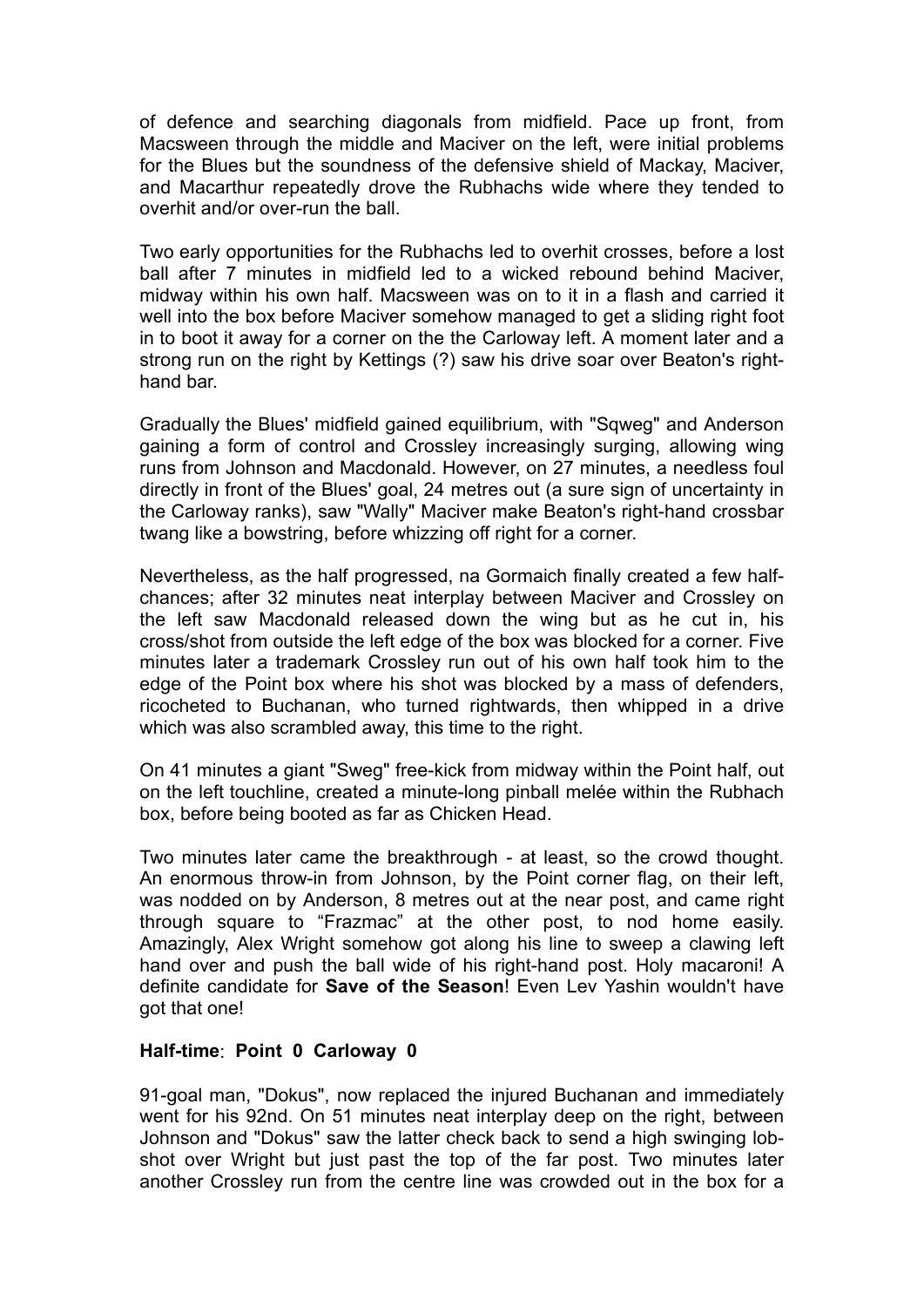corner on the right but the resultant Mackay header cleared the bar by a metre. On 57 minutes Macleod played the ball back to "Sqweg", 35 metres from goal, but his powerful low drive was read easily by the keeper.

Desperation to score led to over-commitment forward, hence opportunities for the opposition. After 61 minutes yet another Point free-kick, midway within the Carloway half, in the centre, saw the ball crashed against the wall, before another Maciver run down the left, saw him cut in, just outside the box, but his effort cleared the left-hand bar by a metre. A Crossley free-kick from 22 metres. low from the left just escaped the arriving "Frazmac"'s toe on the 6 metres line, before an almighty "Sqweg" free-kick, on the left just inside the Rubhach half had to be headed away for a corner.

And then the breakthough really did arrive: on 69 minutes "Sqweg" on the halfway line, by the right touch-line, once more lifted the ball high into the Point box, where this time it descended by Wright's right-hand post. The ball plummeted to the base of the post and as half the players on the park crushed towards it, Wright was unable to prevent the ball crossing the line slowly **(0-1**).

Carloway visibly relaxed (job done?) and Point's forward movement became frenetic. The 72nd minute led into a minor siege of Beaton's goal: a "Wally" corner led to a scramble in the Blues' box and a boot clear for a throw-in, which led to a flighted ball in, a second melée in the Carloway box; another corner and clearance, this time to the edge of the box, from where the ball was crashed low and a metre past Beaton' left-hand post.

However, just as everyone was starting to check their watches, Point's most dangerous attacker finally equalized in the 84th minute. An untidy defensive mix-up outside the Carloway box on their right saw Maciver jet on to the breaking ball, and into the box. Beaton raced out to block the shot well, but was unlucky to lose the ball as it squirmed under him and to his left, where Maciver reacted instantly to stroke the ball across the retreating Gus Maciver and into the far corner **(1-1)**.

No doubt a groan went round Garrabost at the thought of another half-hour of this! Then suddenly in the 88th minute, yet another flighted forward ball, this time from Sean "Bayble", led to another unholy stramash within the Blues' box. The ball eventually broke down and slightly behind Macsween, who turned well, to his left, then whipped round, 10 metres out by Beaton's left, and hit the ball solidly, but was unfortunate to drag it a couple of feet wide of the far post.

Three minutes later, and it really was all over. A Crossley free-kick, 24 metres out in the centre, was blocked, Macsween broke, was savagely crunched by Mackay(?), and the ball played forward to "Frazmac" who broke to the right bye-line, then crossed low. A couple of ricochets sent it back to him to supply Anderson at the left corner of the box. He turned and sent a high delicate lobshot over Wright and in off the underside of the keeper's right-hand crossbar **(1-2)**.